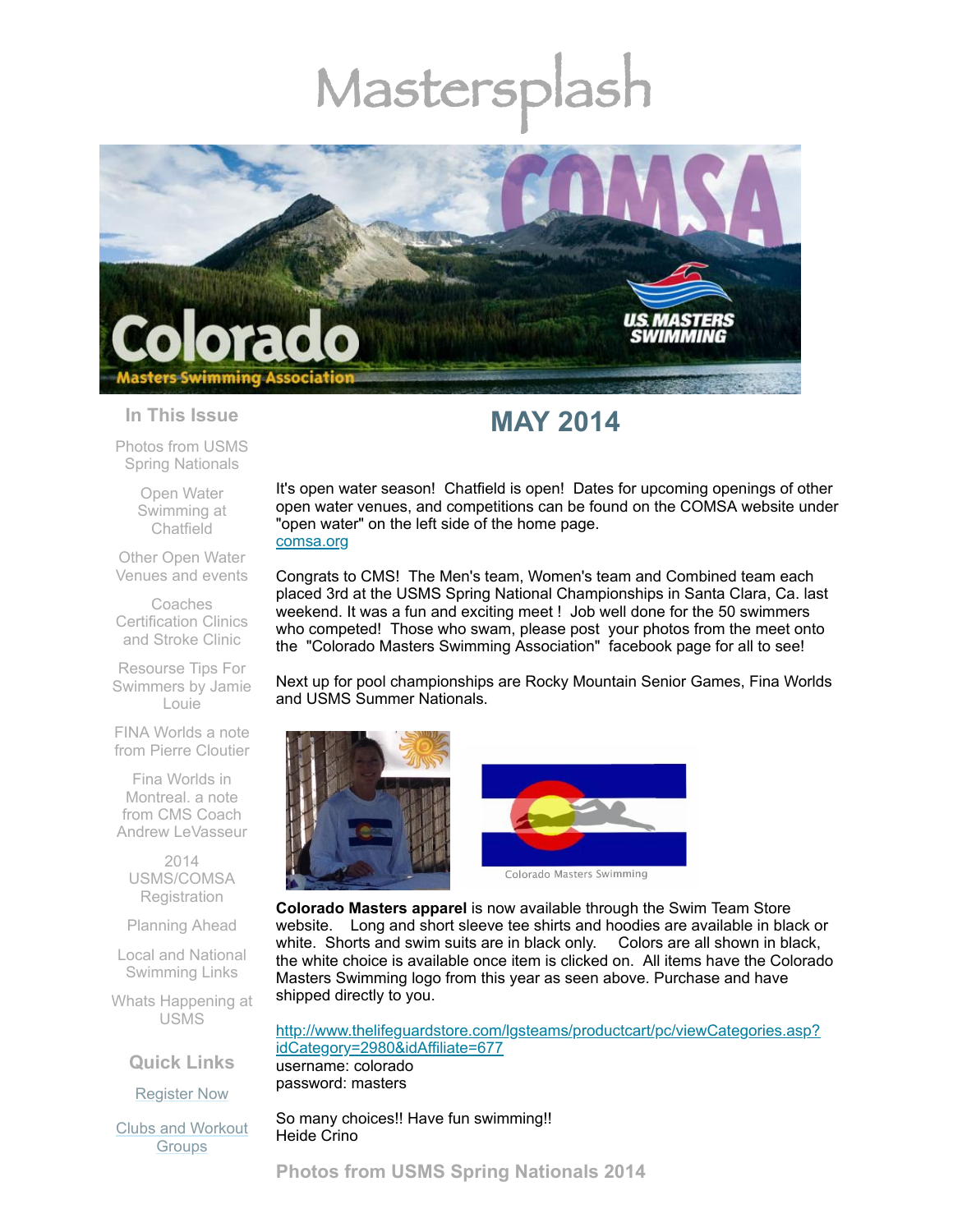#### More [About](http://comsa.org/) Us

# **Upcoming Events**

**June 7-8, 2014** Rocky Mountain Senior Games Swim Meet Greeley Recreation **Center** meet info and [registration](http://rockymountainseniorgames.com/registration.html)

**June 7, 2014** 11th Annual SWIM Masters Lowery Pool meet info and [registration](http://www.comsa.org/events/2014%20pool/2014SWMMastersInvite.pdf?c=1279&smid=5102)

**June 7&8 2014** Coaches Certification & Stroke Clinics [register](https://www.clubassistant.com/club/clinics/reserve.cfm?c=1758&cid=60899) Level 1 & 2 [register](https://www.clubassistant.com/club/clinics/reserve.cfm?c=1758&cid=60900) Level 3 [register](https://www.clubassistant.com/club/clinics/reserve.cfm?c=1758&cid=61324) stroke clinic



<span id="page-1-0"></span>**Open Water Swimming at Chatfield State Park in the Gravel Pond**

Open Water Swimming at Chatfield State Park in the Gravel Pond

# **May 1 - September 30 Saturday 7:30 am to 10:00 am Monday and Wednesday 4:30 pm to 7:00 pm**

Contact: the openwater chair email: [comsaswimmer@gmail.com](mailto:comsaswimmer@gmail.com)

Swimming at the Gravel Pond at Chatfield State Park, begins on the far westside of the pond, on the north end.

**Water temps** May - low to mid 50s June - low to mid 60s July - low to mid 70s August - mid 70s to high 60s September - high 60s to high 50s

**Approximate length** 900 meters from westside, north end to eastside south end cove.

Approximate length to gravel bar 250 meters from the westside, north end.

If you sign up for USMS less than 48 hours in advance of when you plan to swim at the pond, or if you are a member outside of the Colorado LMSC (COMSA), you must print a copy of your USMS card and bring it with you to check-in.

**We will be using Sign Up Genius for monitor sign up. All members that swim**

**June 21, 2014** First Annual Nixie Waves Open Water Swim Aurora Reservoir Contact Heather [Rodriguez](mailto:1969mermaid@gmail.com) for a \$5 discount code [Event](http://www.active.com/aurora-co/water-sports/swimming/nixie-waves-open-water-swim-2014) info and Entry Form

**July 27-Aug.10, 2014 Fina World Masters Championships** Montreal, Canada [meet](http://finamasters2014.org/home/) info

**August 13-17, 2014** 2014 Marriott U.S. Masters Swimming Summer National Championship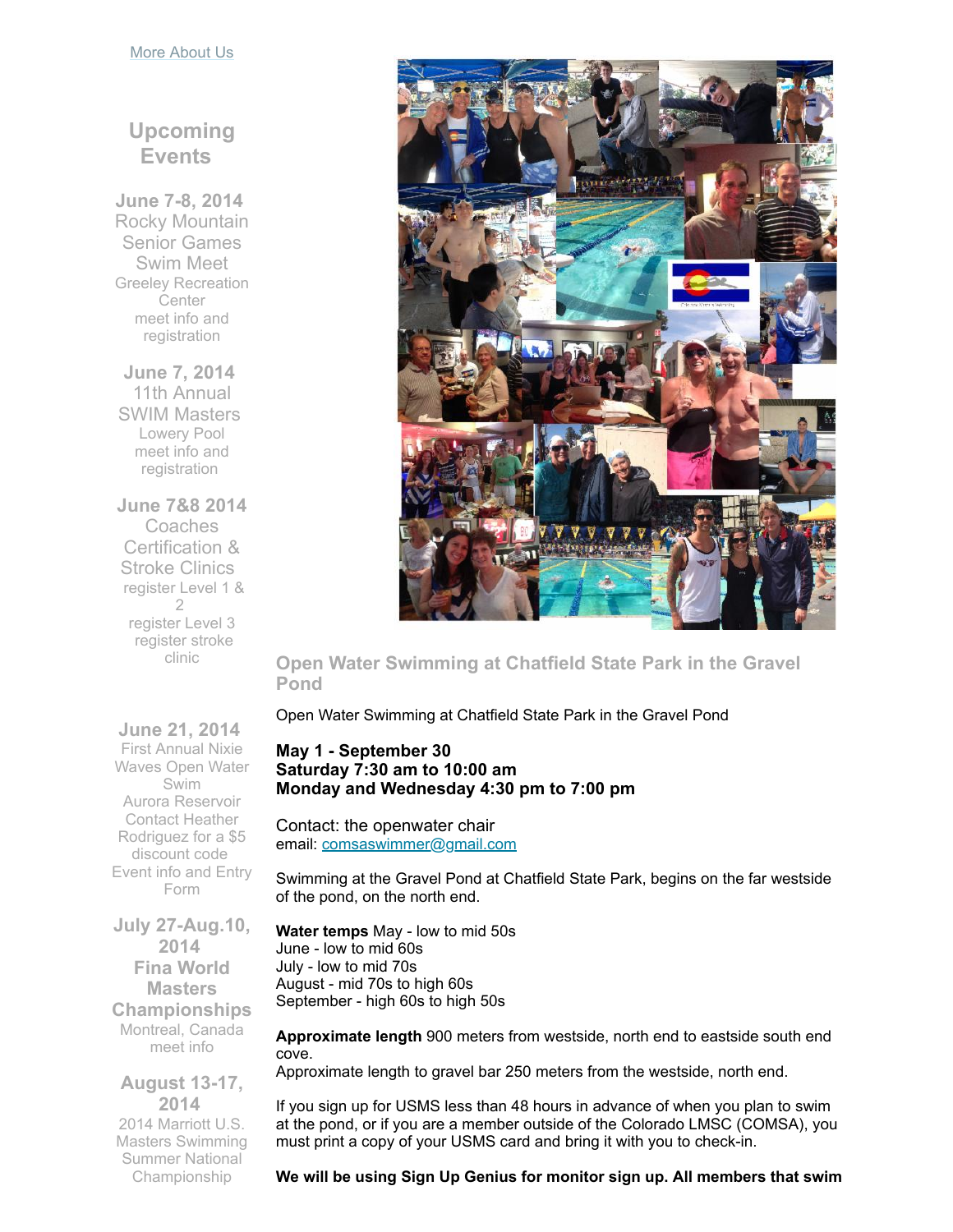University of Maryland Rec Center Natatorium [meet](http://www.usms.org/comp/lcnats14/) info

**at the pond are expected to monitor one time during the summer.** The

monitoring sessions will be split so that you can monitor half the time the pond is open and will be free to swim the other time.

To view the current list of signups or to sign up for a monitor slot, please do the following:

1. click on <http://www.signupgenius.com/FindASignup>

2. Type in the following email address: comsaswimmer@gmail.com You will get a list of all current sign up sheets available. SPECIAL ACTIVITIES AGREEMENT CONDITIONS

# **Gravel Pond Swimming**

**Ongoing Events**

More [Information](http://www.comsa.org/)

**Butterfly is Not a Crime Postal Swim Oct 15, 2013-Aug 31 2014** event [info/registration](http://swimflyfast.com/)

# **[Contact](mailto:heidecrino@gmail.com?)**

1. Swimming will be allowed at three specific times:

- a. Monday from 4:30 pm to 7:00 pm
- b. Wednesday from 4:30 pm to 7:00 pm
- c. Saturday from 7:30 am to 10:00 am

2. Staging and entry for swimming will utilize the designated beach area at the northwest corner of the Gravel Pond. Swimmers must remain to the west of the swim line buoys.

3. Permittee must provide a designated person to act as a registration and safety contact on each date that the permittee intends to utilize.

4. Members may not swim if the designated control person is not present. It may be possible for permitted groups to coordinate this with one individual acting as designee for all. The important factor is the control of access and the accumulation of user information.

5. Permittee will track member access and egress at the Gravel Pond on a registration log sheet to ensure safety, provide management with accurate use information, and discourage unauthorized swimming by non permitted individuals or groups. The registration log sheet will record permittee name or organization, name of registration designee, date of use, name of swimming member, and member initials on egress.

6. Permittee will submit copies of the registration log sheets on a monthly basis to the Chatfield Park Manager identifying members and each date of swimming participation at the Gravel Ponds.

7. Failure of the permittee to provide accurate monthly reports and to report non permitted use may result in termination of the Special Use Permit.

8. Permittee will encourage members to utilize the Kingfisher parking area on the north side of the main park road. Please remind your members that parking in non-designated areas or off roads is prohibited and violators will be fined and/or vehicles towed.

# <span id="page-2-0"></span>**Other Open Water Venues**

# **Grant Ranch, Littleton Open Water Swimming**

Weekends: May 17-August 31, 2014 Weekday: Mornings June 4th-August 29, 2014 Evenings June 5-August 29, 2014 <http://www.milehighmultisport.com/open-water-swimming/about/>

# **Boulder Aquatic Masters (BAM), Boulder Reservoir Open Water Swims**

Tues/Thurs : May 27-September 4,2014 Sat : June 28 & July 6 Bare Bones Races: June 22& July 20 <http://www.bamswimteam.org/w/page.cfm?pagetitle=Open%20Water>

# **Open Water events:**

June 21, 2014 First Annual Nixie Waves Open Water Swim Aurora Reservoir Contact Heather [Rodriguez](mailto:1969mermaid@gmail.com) for a \$5 discount code Meet info and [Entry](http://www.active.com/aurora-co/water-sports/swimming/nixie-waves-open-water-swim-2014) Form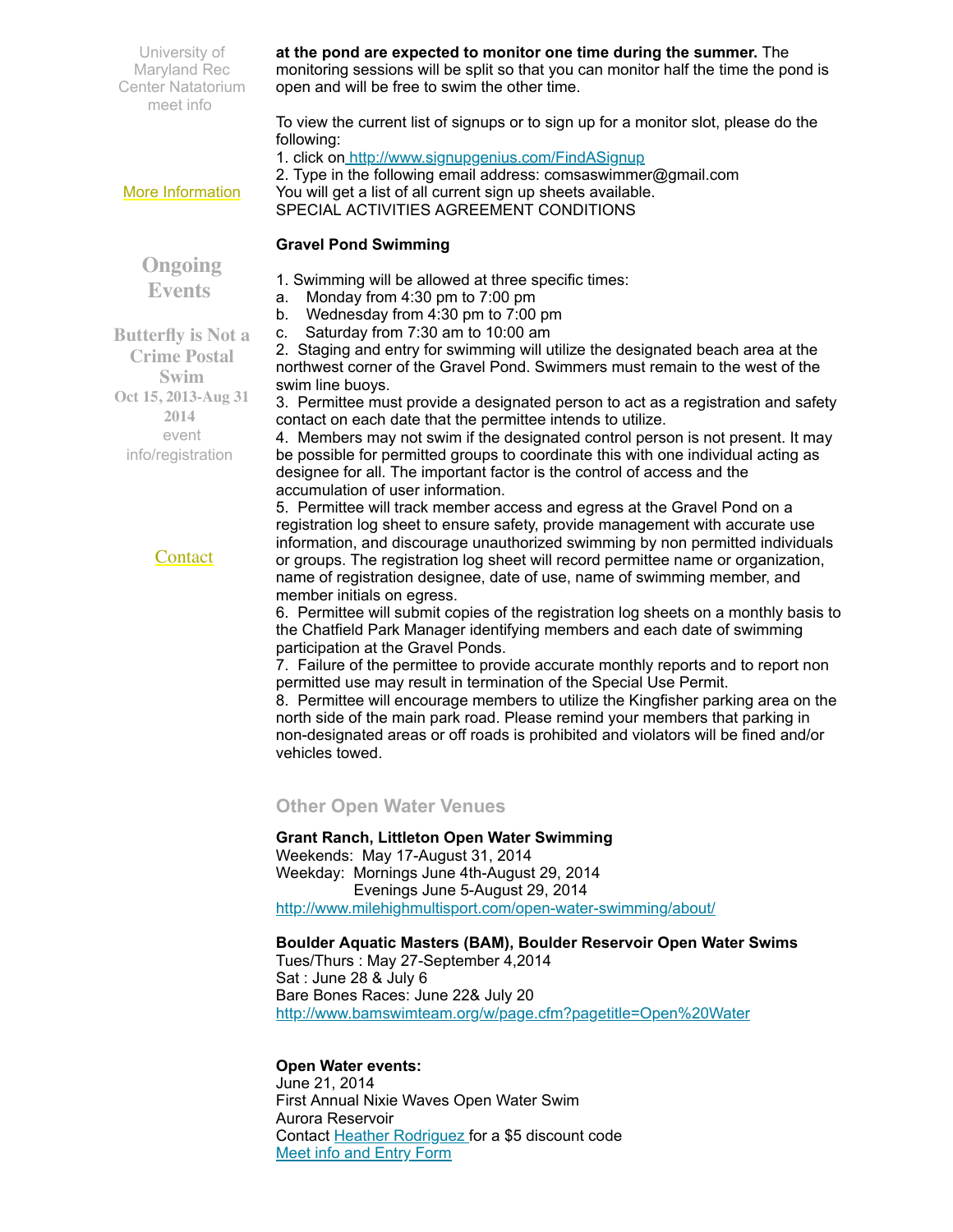Continue to check the [COMSA](http://www.comsa.org/openwater.html) website for local open water event listings, as well as the [http://usopenwaterswimming.org/](http://usopenwaterswimming.org/%20) site for events throughout the nation.

<span id="page-3-0"></span>**Coaches Certification and Stroke Clinics Coaching Level 1& 2 - June 7th Coaching Level 3 and Stroke Clinic - June 8th**



**Colorado LMSC is hosting a USMS Masters Coach Certification and Stroke Clinic** 

**Saturday June 7th Levels 1&2 Sunday June 8th Level 3 and Stroke Clinic**

**Location of Classroom Instruction**:

Veterans Memorial Aquatic Center 5310 E 136th Ave, Thornton, CO 80241 (720) 972-2560

Host: Jared Foster [jaredf@hardyboyplant.com](mailto:jaredf@hardyboyplant.com) **Contact**: Bill Brenner [bill.brenner@usms.org](mailto:bill.brenner@usms.org)

# **LEVEL 1&2**

Saturday, June 7, 2014 9:00am - 5:00pm

**Instructors:** Mel Goldstein, David Burgess and Bill Brenner

**Mel Goldstein** was the 2001 Speedo US Masters Coach of the year, Mel won the 1997 Ransom J. Arthur MD Award that goes annually to a person who best supports the objectives of Masters swimming. It is the highest honor bestowed by United States Masters Swimming. He is a past President of USMS and a USMS All American with 255 Individual Top Ten Achievements. In 2012, he was inducted into the International Masters Swimming Hall of Fame.

**David Burgess** has been coaching competitive triathletes for over five years and holds coaching certifications with USAT, USA Swimming, ASCA and U.S. Masters Swimming. As founder of Podium Training Swim Club in Colorado Springs, David coaches Masters swimmers as well as triathletes of all levels and abilities. He has presented webinars on open water swimming, stroke mechanics and analysis for both the athlete and coach with Vanguard Endurance and he is also a mentor coach for numerous coaches across the country who participate in the Vanguard Coach Mentor program.

**Bill Brenner** is the Club and Coach Services Director for USMS. He has 30 years coaching experience working with age group, college and Masters swimmers. Bill has served as a support team member for his local Masters club, team representative to the LMSC, an LMSC officer as the Top Ten Recorder, a multiyear delegate to the USAS convention and a member of national committees. He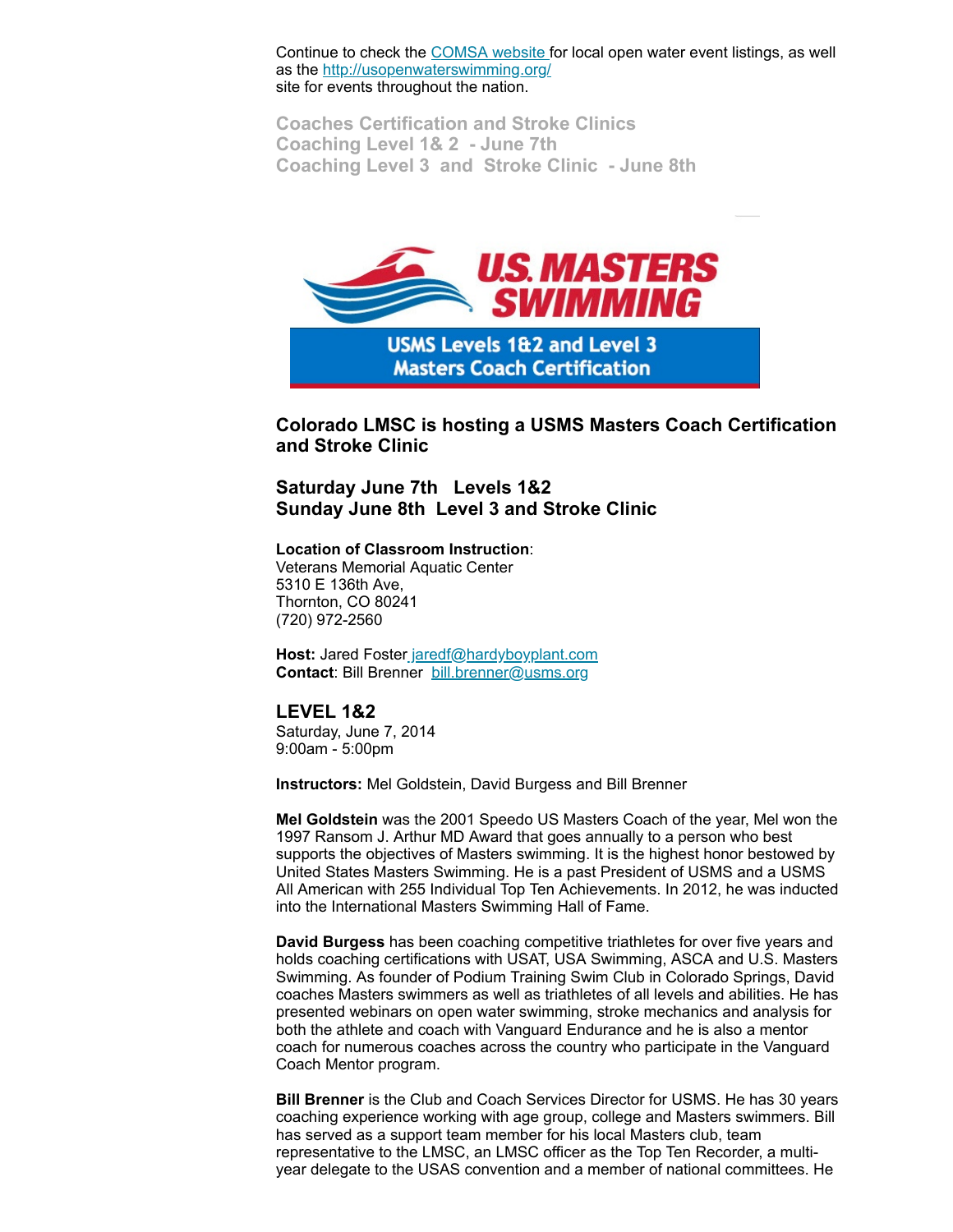has served as the meet director for multiple events and most recently helped organize the Pan American Masters championship in Sarasota, Fla. A USMS Level 3 certified Masters coach, he enjoys attracting adult athletes to the sport of swimming and coaching all levels of ability.

**Prerequisites:** You must be a current USMS Member to participate in the course and receive USMS certification. You must be a member of ASCA to receive optional ASCA certification. USMS and ASCA membership information is provided on the application for this clinic. ASCA Membership fee is \$70 for one year. More information about ASCA may be found here: [www.swimmingcoach.org](http://www.swimmingcoach.org/)

**Certification Process:** Upon successful completion of the classroom coursework, including all required applications and successfully completed tests, each person will be awarded USMS Level 1 or 2 Certified Masters Coach certification. Coaches desiring optional ASCA Masters coach certification must complete the classroom coursework and submit all required membership, applications and completed tests directly to ASCA.

**Fees:** \$180 for Levels 1 and 2 Certification. \$100 for Level 1 or Level 2 only. Recognized coaches receive a \$10 discount on certifications, i.e. \$160 for Levels 1 and 2 Certification. \$90 for Level 1 or Level 2 only.

Maximum:

Maximum attendance is 40.

#### **Who should attend?**

Current full-time, part-time or volunteer coaches. Anyone interested in supporting their existing team and coach. Anyone interested in starting a Masters Program.

**Scholarships:** Please contact your LMSC for scholarship availability.

#### **Tentative Agenda:**

Saturday, June 7, 2014 Check-In: 8:30-9:00 am Level 1 and 2 Training: 9:00am to 5:00pm Lunch: 12:00-1:00pm \* \*Lunch will be provided by the Colorado LMSC

Register Here: LEVEL 1&2 [REGISTRATION](https://www.clubassistant.com/club/clinics/reserve.cfm?c=1758&cid=60899)

**---------------------------------------------------------------------------------------**

# **LEVEL 3**

Sunday June 8 8:30am-3:00 pm.

#### **Location of Classroom Instruction:**

Veterans Memorial Aquatic Center 5310 E 136th Ave, Thornton, CO 80241 (720) 972-2560

Instructors: Mel Goldstein and Bill Brenner

**Prerequisites:** You must have completed Levels 1&2 of the USMS Masters coach certification program and be a current USMS Member to participate in the course. Please note that you can not take the level 3 certification on the same weekend that you are taking levels 1&2.

You must be a certified Level 2 Masters coach and a member of ASCA to receive optional ASCA Masters Level 3 certification. ASCA and USMS membership information is provided on the application for this clinic. ASCA Membership fee is \$70 for one year. More information about ASCA may be found here[:www.swimmingcoach.org](http://www.swimmingcoach.org/)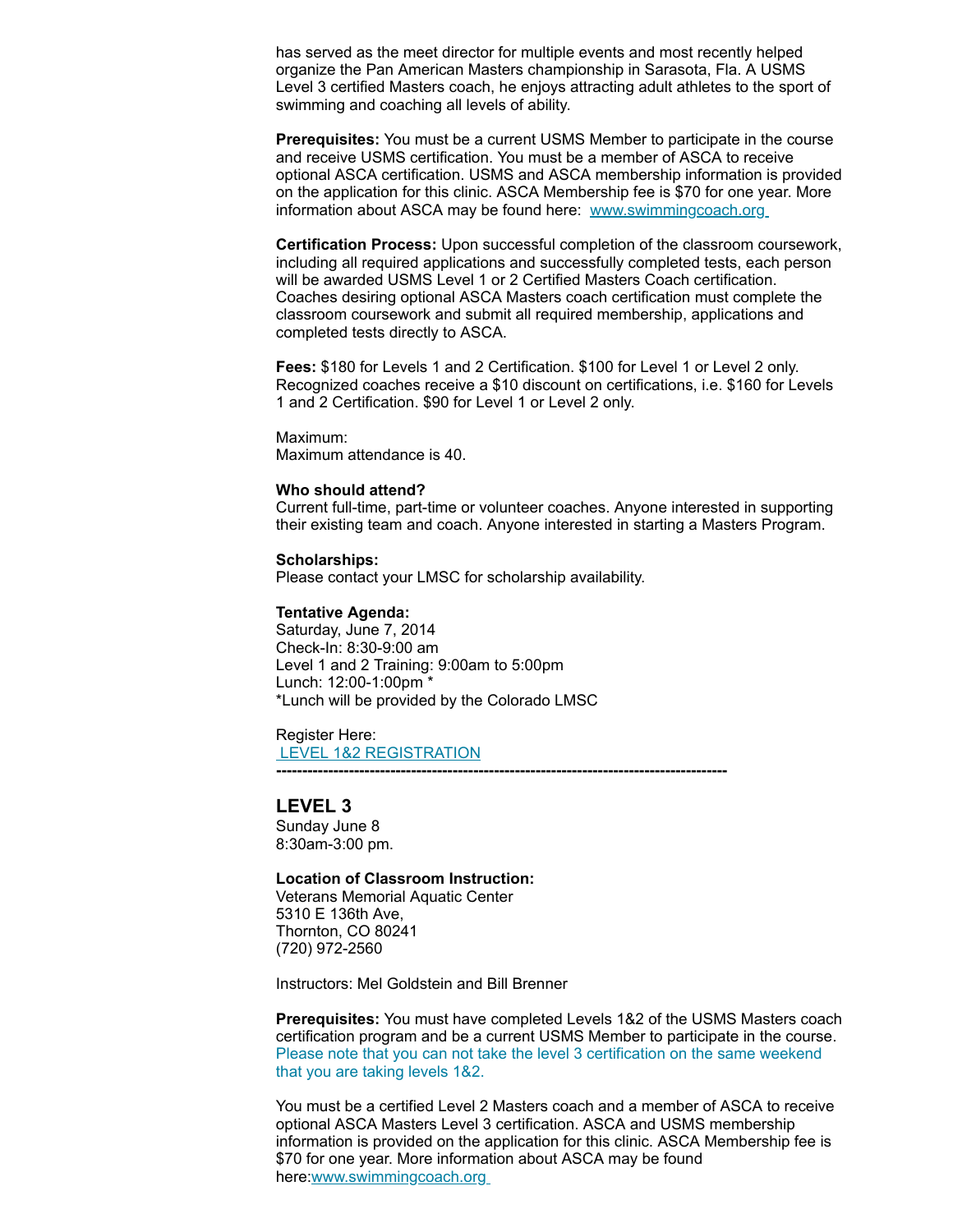Upon successful completion of the certification process, including all required memberships, applications and completed tests: Each person will be awarded a USMS Level 3 Coaches Certification certificate.

**Fees:** \$225 for Level 3 Course. Recognized coaches receive a \$10 discount on certifications, i.e. \$215 for Level 3.

Maximum: Maximum attendance is 25.

**Who should attend?** Current full-time, part-time or volunteer coaches who would like to explore the possibilities of coaching Masters swimmers as a profession. Anyone interested in supporting their existing team and coach. Anyone interested in starting a Masters Program.

#### **Scholarships:**

Please contact your LMSC for scholarship availability.

#### **Tentative Agenda:**

Sunday, June 8, 2014 Check-In: 8:30am - 9:00 am Level 3 Training: 9:00am to 3:00pm Lunch: 12:00-1:00pm \* \* Lunch will be provided by the Colorado LMSC

#### **Online Registration:**

Online registration only. Registration closes at midnight pacific time on June 7, 2014 or when the course enrollment reaches 25.

Online Registration is Paid by Credit Card:

Your online registration for this course will be paid by credit card and processed by Club Assistant. Please look for "ClubAssistant.com Events" on your credit card statement.

Register here LEVEL 3 [REGISTRATION](https://www.clubassistant.com/club/clinics/reserve.cfm?c=1758&cid=60900)

**Questions:** Contact Bill Brenner [bill.brenner@usms.org](mailto:bill.brenner@usms.org)

**Cancellation Policy:** Course registrations are non-refundable and nontransferrable to another individual. However, you may transfer your registration to a course at an alternate date and location.

**STROKE CLINIC:** Sunday June 8 3:30pm-6:30pm STROKE CLINIC [REGISTRATION](https://www.clubassistant.com/club/clinics/reserve.cfm?c=1758&cid=61324)

<span id="page-5-0"></span>**Resource Tips For Swimmers and Coaches by Jamie Louie**

Resource Tips for Swimmers and Coaches by Jamie by Jamie Louie, Coach for CSST Masters - Colorado Springs

I would like to mention a few resources that might not get much use by our swimmers and coaches. These are resources I use to keep my coaching fun and up to date, get new ideas and keep my swimming as fast as possible as I get older. Hopefully you will start using them or at least check them out.

#### [www.usaswimming.org](http://www.usaswimming.org/)

Of course USA Swimming is my top place to go for information. Under "Tips & Training" there is a wealth of information. The "Tips & Training" link I use the most is the "High Performance Tips". I highly recommend checking these out. These are excellent presentations of very recent in-depth analyses of current and past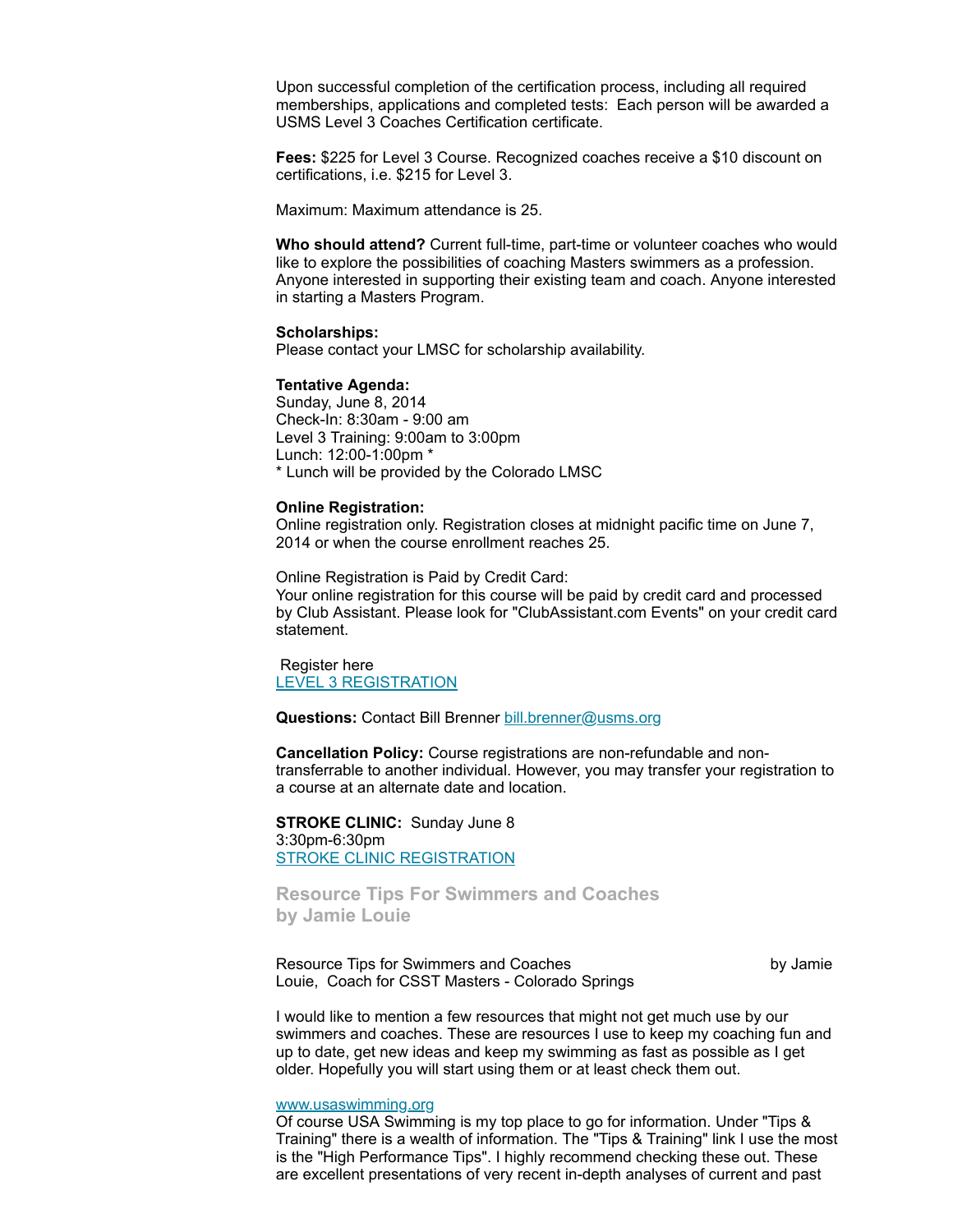Olympic swimmer's stroke techniques and race strategies. From the "High Performance Tips" page, click on the blue "More News" links to bring up a full list of the talks for each category. Are you still using your strokes from 5 years ago? Do you know how the elite swimmers have changed their race strategies over the past few Olympics? The talks are about an hour long with lots of videos. I am sure you will learn something new from every presentation.

#### [Twitter.com/sprintsalo](http://twitter.com/sprintsalo)

David Salo (Head Swimming Coach at USC) takes photos of his workouts and posts them. I often use his workouts to get ideas on sets for the workouts I write. He posts lots of stuff besides just workouts. The last workout was posted on September 12th. You will have to scroll down to find the workouts. If you click the blue "Expand" you can see the whole white board. If you are a breaststroker you probably know who David Salo is.

#### **COMSA Coaches**

We have many very talented and extremely knowledgeable swimming coaches in COMSA. I know that I have helped out many swimmers from other teams with their strokes and turns at swim meets. Often COMSA coaches are more than willing to give comments and tips on your races, strokes and turns if you just ask them. Most coaches I know love to help people out and it is part of their personality. One thing I love to do is help out swimmers I see at a meet with a good butterfly but not so great breaststroke. Often they hate breaststroke. Because the strokes are actually very similar, I can make them think that they are swimming butterfly but recovering their arms inside. Very often by the end of five or ten minutes they are swimming a much faster and pretty good breaststroke.

#### **Competitors**

This may sound like a strange resource to use but it works well in Masters Swimming. I have often helped some of the people I race and have told them of new things I am working on. Russ Marsh (who I have been battling in the breaststroke races for over 20+ years) has given me several tips on improving my starts. I used to always be the last one off the blocks. Your competitors often know a lot more about your strokes, turns and starts than you imagine.

# <span id="page-6-0"></span>**FiNA Worlds** -- From Pierre Cloutier CEO Montreal 2014



� Measure yourself against the best Masters swimmers in the world.

◆ Compete in the most impressive World Class Swimming Pools.

♦ Take advantage of the excellent exchange rate when enrolling and choosing your events, booking your hotel room and enjoying downtown Montr�al.

◆ Be greeted and served wherever you go by English speaking Montrealers. Montr $\bigcirc$ al is truly a bilingual city.

♦ Register now and update your profile and your events until June 1st.

 $\bullet$  Relays: it is not required to be registered in an individual event to participate in the relays. Everyone is welcome!

� Open Water does not count as a pool event. Therefore, you can register in 5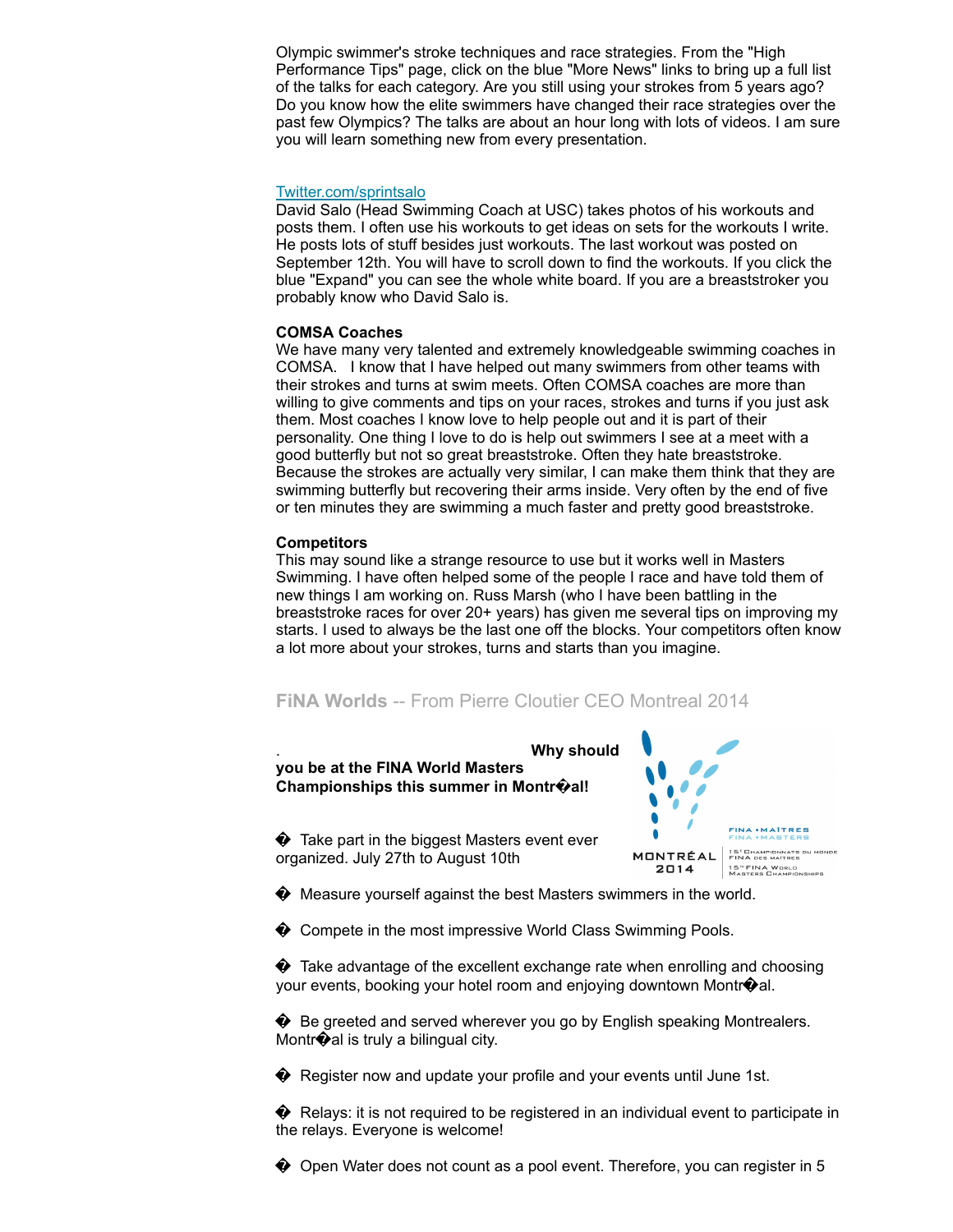individual events, four relays as well as open water.

 $\bullet$  Enjoy the Opening Ceremony featuring world renowned impersonator Andr $\bullet$ -Philippe Gagnon, La Bottine souriante and a sound and lighting show presented by Laser Quantum.

� Besides the Opening Ceremony, your accreditation provides you transportation to and from the Airport, as well as a public transportation pass valid for 9 days.

♦ Bring family members and friends with you and get the special accreditation card for a low price of \$45, which will provide them with all the same benefits as the athletes, along with unlimited access to venues.

We can't wait to welcome you to your World Championships!

Pierre Cloutier CEO Montr�al 2014 pierre.cloutier@finamasters2014.org www.finamasters2014.org

# <span id="page-7-0"></span>**FINA Worlds in Montreal August 3-9 2014 by Andrew LeVasseur --CMS Coach for worlds**

#### FINA Worlds in Montreal:

Recruit swimmers for the FINA World Championships in Montreal, Canada August 3-9, 2014. This will be a long course meters meet. Why do you ask are we recruiting for Worlds? Denver Masters Head Coach, Andrew LeVasseur, has been selected as one of 4 coaches who will lead the USMS National Team at the FINA World Championships. Andrew will also be coordinating the CMS relays. It would be really nice if CMS turned out a good sized regional team! Please send Andrew your name, age, relay 50's splits, availability, relay preference and other pertinent information to [swimmin4fun@msn.com](mailto:swimmin4fun@msn.com)

Thanks for your support!

FINA 2014 Worlds facebook page: Be a friend and like us! search facebook for "FINA World Masters 2014"

then:

Link to USMS National team facebook page group for those attending FINA World Championships in Montreal, Canada

August 3-9, 2014 FINA LCM World Championships: Montreal, Canada August 3- 9, 2014 http://www.fina.org/H2O/index.php?

[option=com\\_content&view=category&id=54:masters&layout=blog&Itemid=378](http://www.fina.org/H2O/index.php?option=com_content&view=category&id=54:masters&layout=blog&Itemid=378)

Entry Booklet: Entries close July 1, 2014. <https://finamasters2014.org/sendpress/eyJpZCI6MTE2NSwidmlldyI6ImVtYWlsIn0/>

2014 Worlds Qualification times: (Slower then USMS Nationals!) http://www.fina.org/H2O/index.php? [option=com\\_content&view=article&id=2229&Itemid=1082](http://www.fina.org/H2O/index.php?option=com_content&view=article&id=2229&Itemid=1082)

#### <span id="page-7-1"></span>**2014 USMS/COMSA Registration Open Now**

Registration in United States Masters Swimming and the Colorado Masters Swimming Association is based upon a calendar year (not from the time you register). Registration fees are \$40 (January 1-December 31). The registration period for each calendar year starts on November 1, with memberships expiring